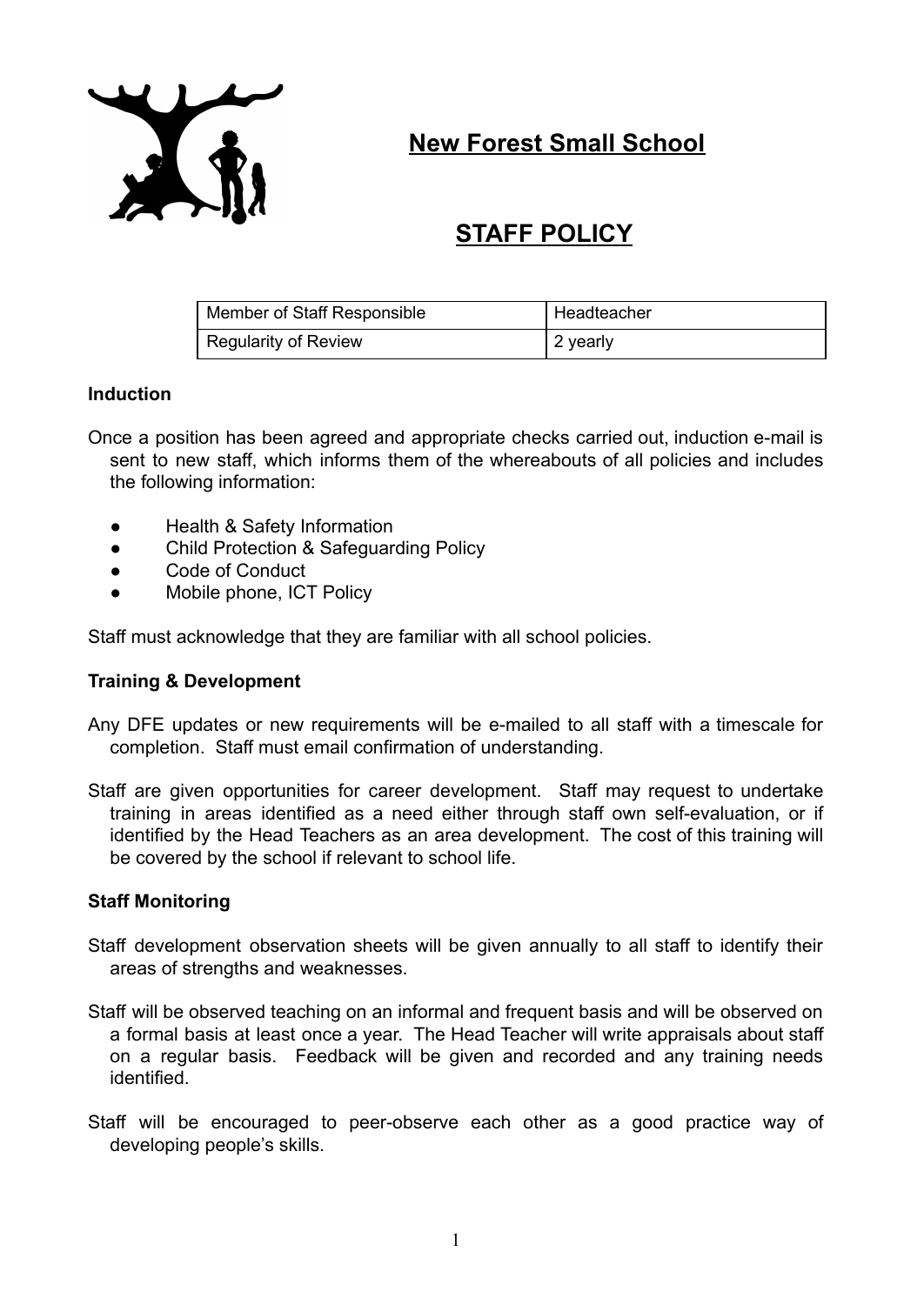## **Staff Absence**

- Staff are requested to let the Head Teacher know by phone, the night before an absence, if they think that they are unlikely to be well enough to work the next day. Staff should tell the Head Teacher by 7.30am on the day of absence.
- Full-time members of staff will be paid as usual until Statutory Sick Pay begins. See Francis Moores for more details. The Head Teacher will give paid leave for sick children of staff on a discretionary basis.

## **Staff Sabbaticals**

Staff should discuss any plans for sabbaticals with the Head Teacher/s and they will be dealt with on a discretionary basis.

## **Disciplinary Procedure**

Informal discussions will be used in the first instance, and counselling will be offered where appropriate, to resolve problems. The formal disciplinary procedure will be used only if these options are unsuccessful. The procedure set out below is not contractual and the School reserves the right to change it if necessary or appropriate on giving reasonable notice of the change(s).

In dealing with disciplinary issues, NFSS will not discriminate against any person on the grounds of any characteristic that is protected under the Equality Act 2010 (age, sex, sexual orientation, gender reassignment, disability, race/ethnicity, religion or belief or the lack of it, pregnancy or maternity, or whether or not the individual is married or in a civil partnership).

No disciplinary action will be taken without full investigation.

At every stage in the procedure the employee will be advised of the nature of the complaint against them and will be given the opportunity to state their case, before any decision is made.

At all stages of the procedure the employee will have the statutory right to be accompanied by a fellow worker, a trade union representative, or an official employed by a trade union. A trade union representative who is not an employed official must have been certified by their union as competent to accompany a worker.

No employee will be dismissed for a first breach of discipline except in the case of gross misconduct, when the penalty will be dismissal without notice or payment in lieu of notice.

An employee will have the right to appeal against any discipline imposed.

The procedure may be implemented at any stage if the employee's alleged misconduct warrants such action.

The minimum three-step statutory procedures will be followed if an employee faces dismissal or certain kinds of action short of dismissal.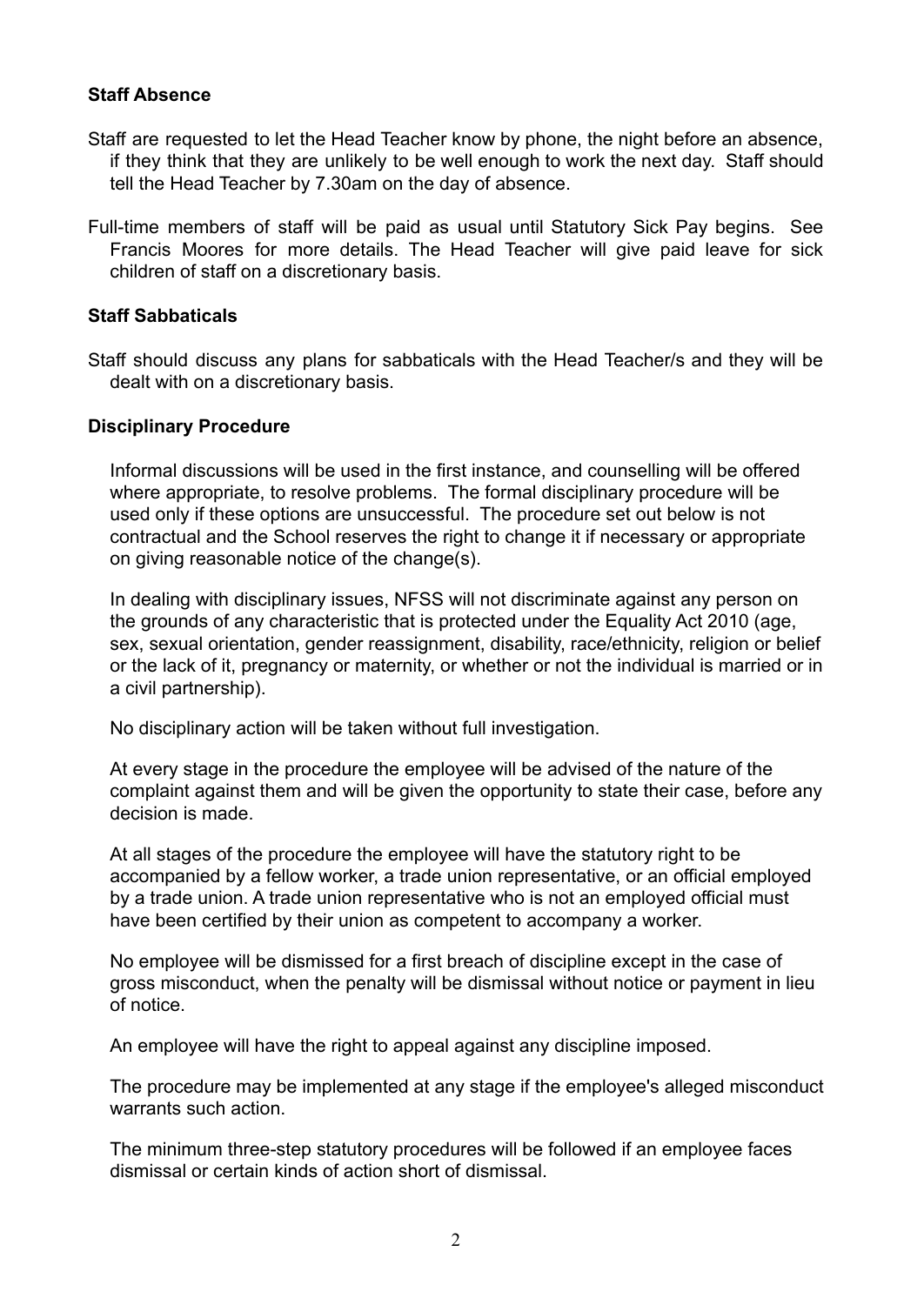The Headteachers will follow ACAS advice in dealing with any disciplinary case in order to ensure that each case is dealt fairly and consistently and in accordance with the up to date legislation. The ACAS handbooks (available at http://www.acas.org.uk) provide a useful background to dealing with disciplinary matters, and will be used in conjunction with the NFSS disciplinary procedures.

The Headteachers will ensure that dated written records are kept of any disciplinary issues and the actions taken in each case, including informal discussions and counselling.

## *The Procedure*

If an employee faces dismissal – or certain action short of dismissal, such as loss of pay or demotion – the minimum statutory procedure will be followed. This involves:

- a full investigation of the facts of the case
- step one: a written note to the employee setting out the allegation and the basis for it, requesting them to attend a meeting, and reminding them of their right to be accompanied
- step two: a meeting with the Governance Advisory Board to consider and discuss the allegation
- step three: a right of appeal including an appeal meeting.

## *Investigation*

The Headteachers will carry out necessary investigations of potential disciplinary matters without unreasonable delay to establish the facts of the case. In some cases this will require the holding of an investigatory meeting with the employee before proceeding to any disciplinary hearing. In others, the investigatory stage will be the collation of evidence by the employer for use at any disciplinary hearing.

If it is decided that there is a disciplinary case to answer, the employee should be notified of this in writing. This notification should contain sufficient information about the alleged misconduct or poor performance and its possible consequences to enable the employee to prepare to answer the case at a disciplinary meeting. Copies of any written evidence, which may include any witness statements, will be provided with the notification.

The notification should also give details of the time and venue for the disciplinary meeting with the Governance Advisory Board and advise the employee of their right to be accompanied at the meeting. The meeting should be held without unreasonable delay whilst allowing the employee reasonable time to prepare their case.

## *Disciplinary meeting*

At the meeting, the Headteacher should explain the complaint against the employee and go through the evidence that has been gathered. The employee should be allowed to set out their case and answer any allegations that have been made. The employee should also be given a reasonable opportunity to ask questions, present evidence and call relevant witnesses. They should also be given an opportunity to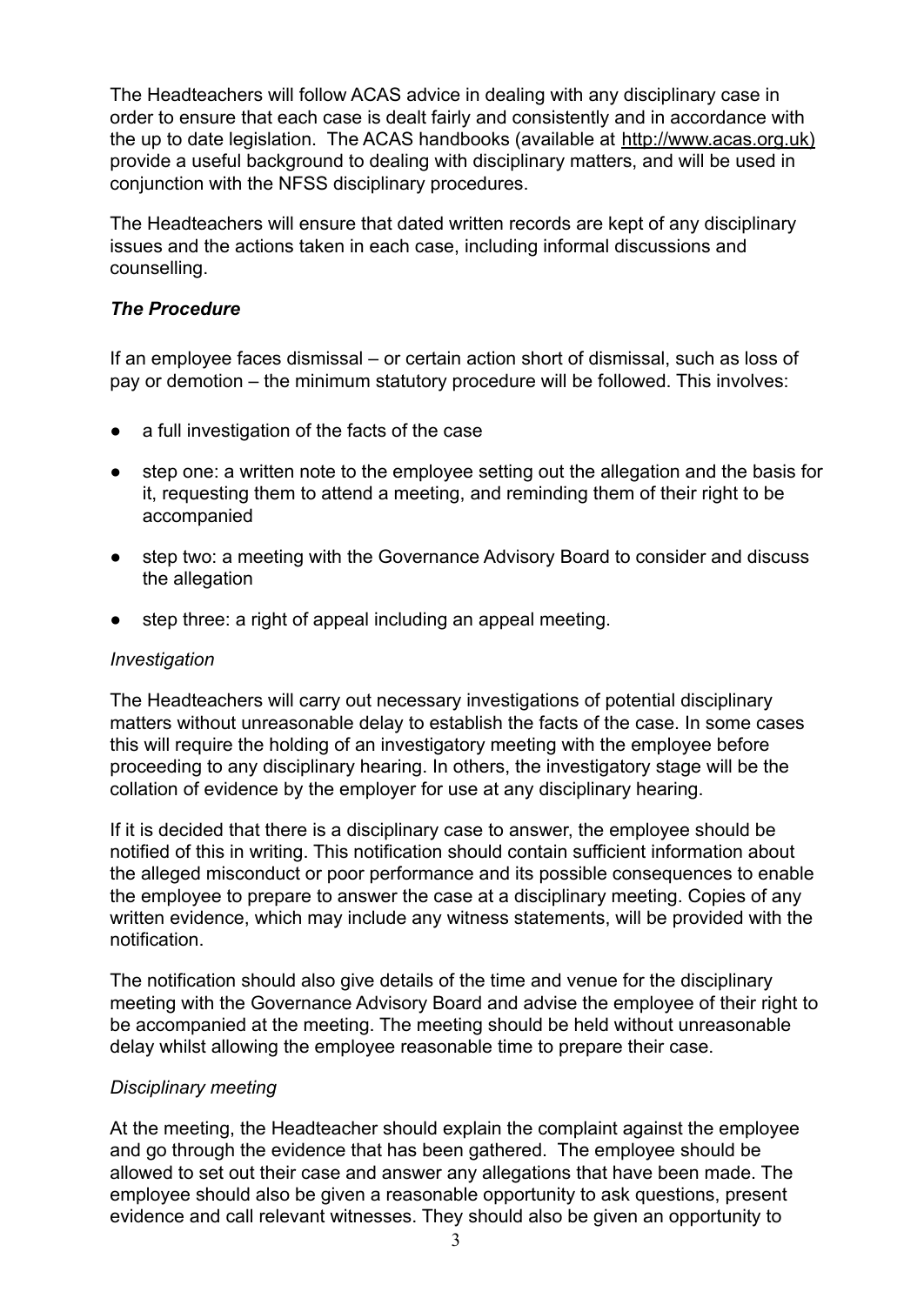raise points about any information provided by witnesses. Where an employer or employee intends to call witnesses they should give advance notice that they intend to do this.

The employee's chosen companion (who may be a trade union representative or a fellow worker) should be allowed to address the hearing to put and sum up the worker's case, respond on behalf of the worker to any views expressed at the meeting and confer with the worker during the hearing. The companion does *not* have the right to answer questions on the worker's behalf, address the hearing if the worker does not wish it, or prevent the employer from explaining their case.

After the meeting, the Governance Advisory Board will decide whether or not disciplinary or any other action is justified and inform the employee accordingly in writing.

## *Stage 1 (a) Improvement note: unsatisfactory performance*

If performance does not meet acceptable standards, the employee will normally be given an improvement note. This will set out the performance problem, the improvement that is required, the timescale and any help that may be given. The individual will be advised that it constitutes the first stage of the formal procedure. A record of the improvement note will be kept for 6 months, but will then be considered spent – subject to achievement and sustainment of satisfactory performance.

## *Stage 1 (b) First warning: misconduct*

If the conduct does not meet acceptable standards the employee will normally be given a written warning. This will set out the nature of the misconduct and the change in behaviour required. The warning should also inform the employee that a final written warning may be considered if there is no sustained satisfactory improvement or change. A record of the warning should be kept, but it should be disregarded for disciplinary purposes after a specified period (e.g., six months).

## *Stage 2: final written warning*

If the offence is sufficiently serious, or there is a failure to improve during the currency of a prior warning for the same type of offence, a final written warning may be given to the employee. This will give details of the complaint, the improvement required and the timescale. It will also warn that failure to improve may lead to action under Stage 3 (dismissal or some other action short of dismissal), and will refer to the right of appeal. A copy of this written warning will be kept by the supervisor but will be disregarded for disciplinary purposes after 6 months subject to achievement and sustainment of satisfactory conduct or performance.

## *Stage 3 – dismissal or other sanction*

If there is still a failure to improve the final step in the procedure may be dismissal or some other action short of dismissal such as demotion or disciplinary suspension or transfer (as allowed in the contract of employment). Dismissal decisions can only be taken by the appropriate senior manager, and the employee will be provided, as soon as reasonably practicable, with written reasons for dismissal, the date on which the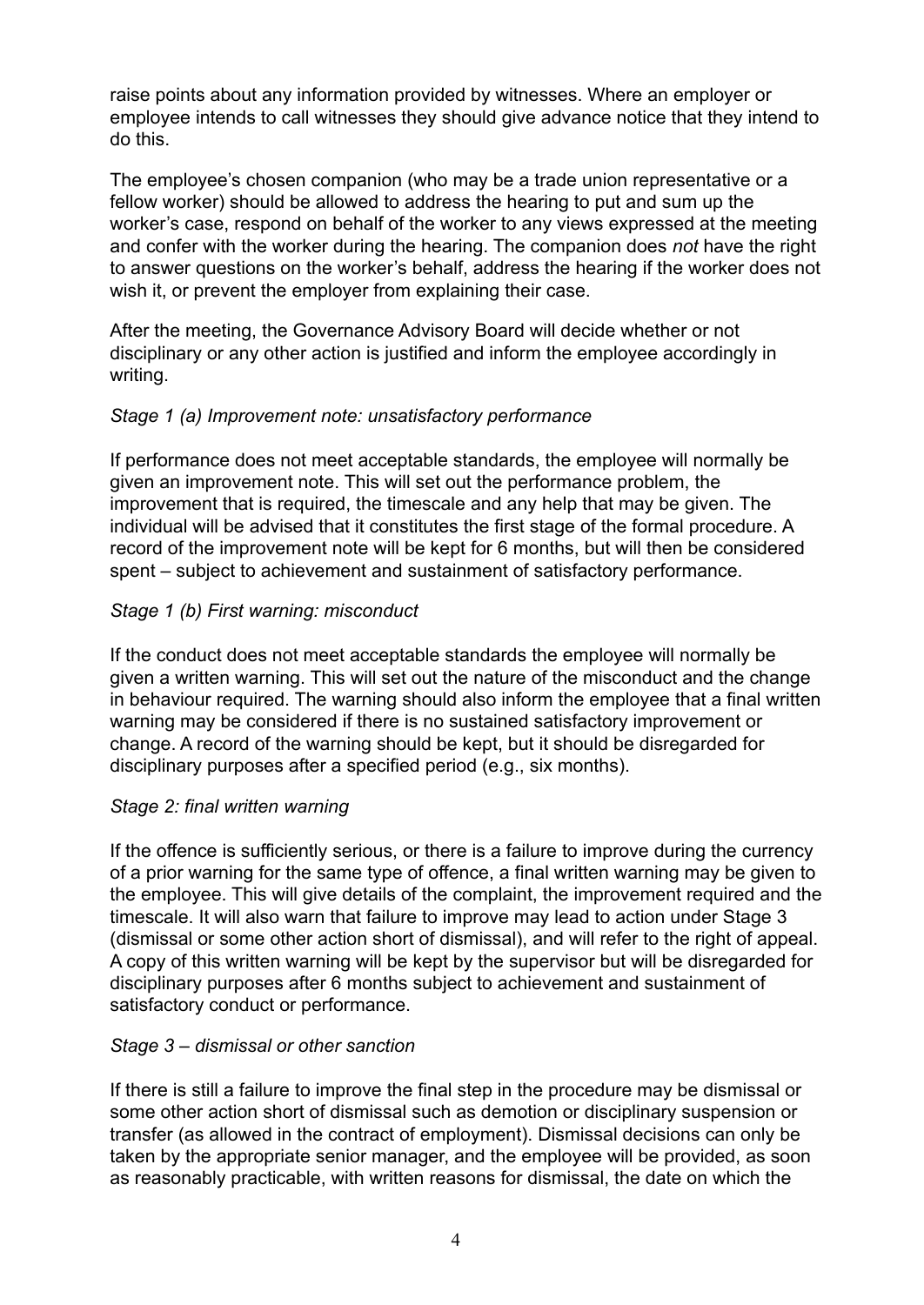employment will terminate, and the right of appeal. The decision to dismiss will be confirmed in writing.

If some sanction short of dismissal is imposed, the employee will receive details of the complaint, will be warned that dismissal could result if there is no satisfactory improvement, and will be advised of the right of appeal. A copy of the written warning will be kept by the supervisor but will be disregarded for disciplinary purposes after 6 months subject to achievement and sustainment of satisfactory conduct or performance.

## *Gross misconduct*

The following list provides examples of offences that are normally regarded as gross misconduct (the list is not exhaustive):

- theft, fraud, deliberate falsification of records
- professional misconduct
- fighting, assault on another person
- deliberate damage to the school's reputation or property
- serious incapability through alcohol or being under the influence of illegal drugs
- serious negligence which causes unacceptable loss, damage or injury
- breach of confidentiality
- gross misuse of school time and property

If an employee is accused of an act of gross misconduct, they may be suspended from work on full pay, normally for no more than five working days, while the alleged offence is investigated. If, on completion of the investigation and the full disciplinary procedure, the organisation is satisfied that gross misconduct has occurred, the result will normally be summary dismissal without notice or payment in lieu of notice.

## *Appeals*

Where an employee feels that disciplinary action taken against them is wrong or unjust, they should appeal against the decision. An employee who wishes to appeal against a disciplinary decision must do so within five working days. Employees should let employers know the grounds for their appeal in writing.

Appeals should be heard without unreasonable delay and at an agreed time and place.

Appeals should be dealt with impartially and at the appeal, any disciplinary penalty imposed will be reviewed.

## **Grievance Procedure**

## *Dealing with grievances informally*

If an employee has a grievance or complaint to do with their work or colleagues they should, wherever possible, start by talking it over with their line manager. It may be possible to agree a solution informally.

*Formal grievance*